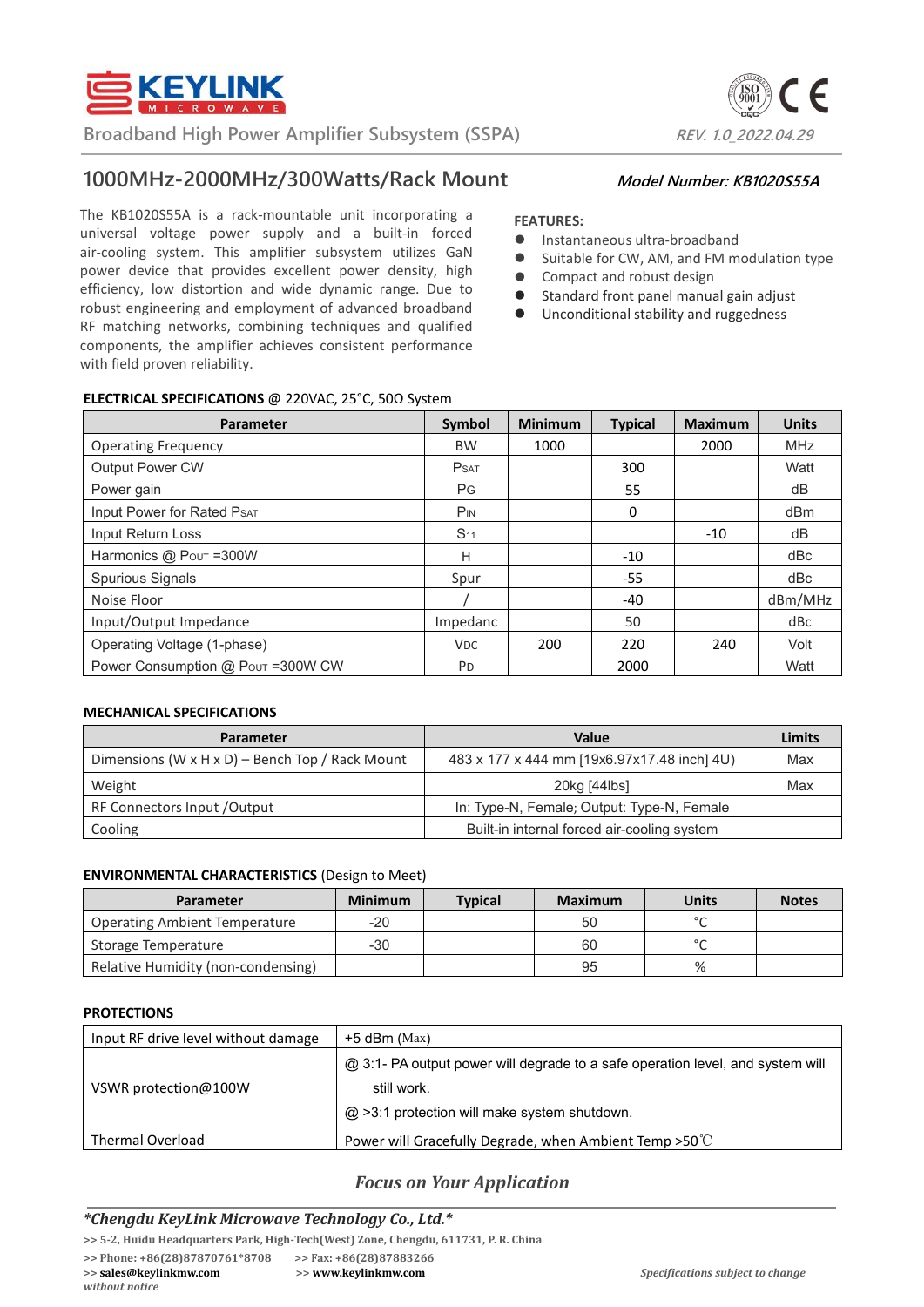



# **1000MHz-2000MHz/300Watts/Rack Mount Model Number: KB1020S55A**

#### **AVAILABLE OPTIONS** (Selected options refer to the factory)

|                       | <b>Description</b>          | <b>LCD Screen</b>                                                                                          |
|-----------------------|-----------------------------|------------------------------------------------------------------------------------------------------------|
| <b>Status Monitor</b> | LCD controller              | Digital Display, including FWD/REV Power indication<br>(dBm or Watt scale), Standby mode, Fault indication |
| <b>WAN</b>            | Serial management of device | Internet access                                                                                            |

#### **WAN**

| <b>Description</b> | <b>Specifications</b>  | <b>Option FGA</b> | m |
|--------------------|------------------------|-------------------|---|
| FWD.               | Forward detected power |                   |   |
| <b>REV</b>         | Reverse detected power |                   |   |

#### **Functional Diagram**



#### **Note: Output power is lower by 0.75 dB with this option**

#### **OUTLINE DRAWING** (All dimensions in mm)



# *Focus on Your Application*

### *\*Chengdu KeyLink Microwave Technology Co., Ltd.\**

**>> 5-2, Huidu Headquarters Park, High-Tech(West) Zone, Chengdu, 611731, P. R. China**